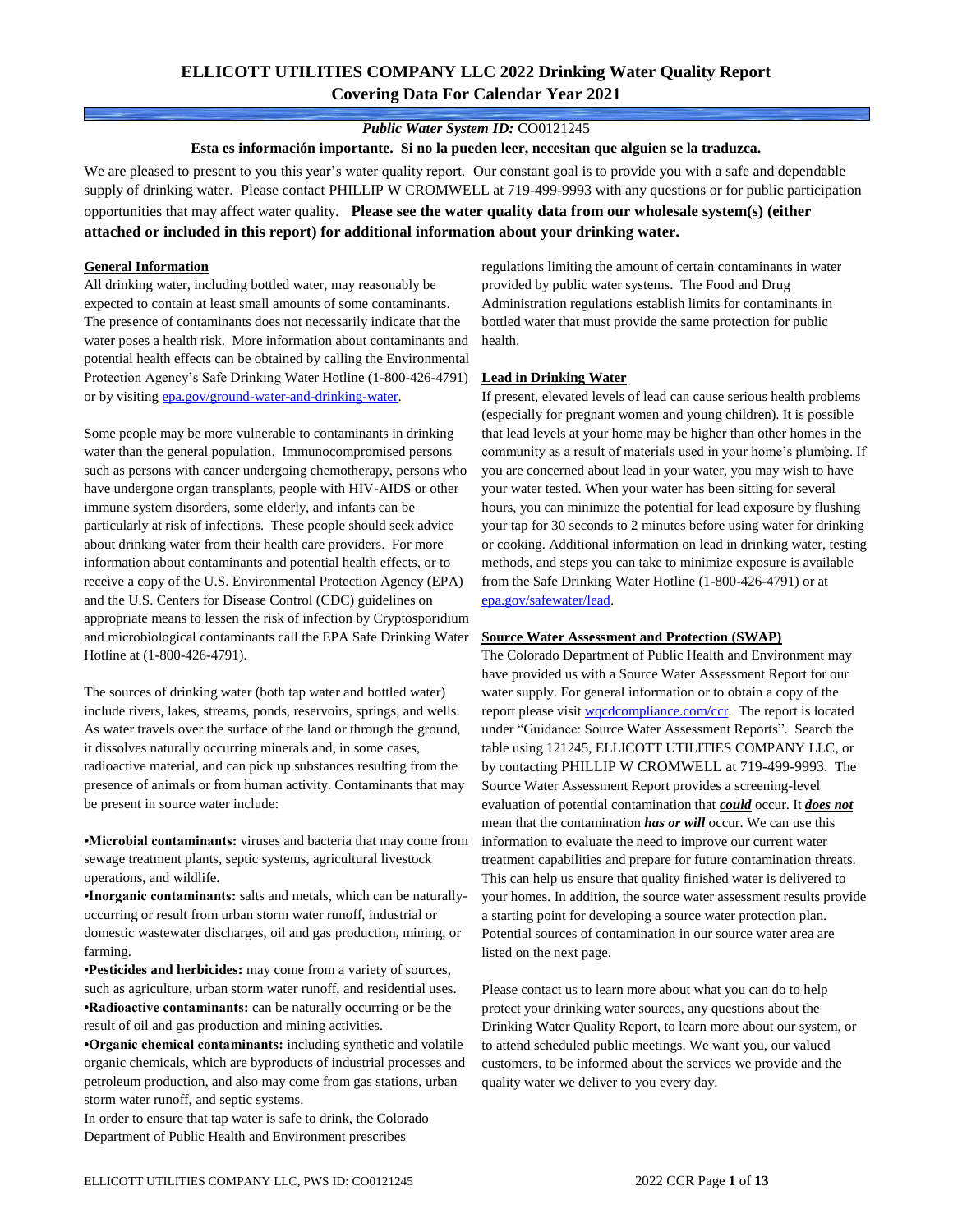### **Our Water Sources**

| Sources (Water Type - Source Type)                               | <b>Potential Source(s) of Contamination</b>                                                                                                          |
|------------------------------------------------------------------|------------------------------------------------------------------------------------------------------------------------------------------------------|
| PURCHASED FROM CO0121125 (Groundwater-Consecutive<br>Connection) | There is no SWAP report, please contact PHILLIP W<br><b>CROMWELL</b> at 719-499-9993 with questions regarding<br>potential sources of contamination. |

### **Terms and Abbreviations**

- **Maximum Contaminant Level (MCL)** − The highest level of a contaminant allowed in drinking water.
- **Treatment Technique (TT)**  $A$  required process intended to reduce the level of a contaminant in drinking water.
- **Health-Based** − A violation of either a MCL or TT.
- **Non-Health-Based** − A violation that is not a MCL or TT.
- Action Level (AL) − The concentration of a contaminant which, if exceeded, triggers treatment and other regulatory requirements.
- **Maximum Residual Disinfectant Level (MRDL)** − The highest level of a disinfectant allowed in drinking water. There is convincing evidence that addition of a disinfectant is necessary for control of microbial contaminants.
- **Maximum Contaminant Level Goal (MCLG)** − The level of a contaminant in drinking water below which there is no known or expected risk to health. MCLGs allow for a margin of safety.
- **Maximum Residual Disinfectant Level Goal (MRDLG)** − The level of a drinking water disinfectant, below which there is no known or expected risk to health. MRDLGs do not reflect the benefits of the use of disinfectants to control microbial contaminants.
- **Violation (No Abbreviation)** − Failure to meet a Colorado Primary Drinking Water Regulation.
- **Formal Enforcement Action (No Abbreviation)** − Escalated action taken by the State (due to the risk to public health, or number or severity of violations) to bring a non-compliant water system back into compliance.
- **Variance and Exemptions (V/E)** − Department permission not to meet a MCL or treatment technique under certain conditions.
- **Gross Alpha (No Abbreviation)** − Gross alpha particle activity compliance value. It includes radium-226, but excludes radon 222, and uranium.
- **Picocuries per liter (pCi/L)** − Measure of the radioactivity in water.
- **Nephelometric Turbidity Unit (NTU)** − Measure of the clarity or cloudiness of water. Turbidity in excess of 5 NTU is just noticeable to the typical person.
- **Compliance Value (No Abbreviation)** Single or calculated value used to determine if regulatory contaminant level (e.g. MCL) is met. Examples of calculated values are the 90<sup>th</sup> Percentile, Running Annual Average (RAA) and Locational Running Annual Average (LRAA).
- **Average (x-bar)** − Typical value.
- **Range (R)**  $-$  Lowest value to the highest value.
- **Sample Size (n)** − Number or count of values (i.e. number of water samples collected).
- **Parts per million = Milligrams per liter (ppm = mg/L)** − One part per million corresponds to one minute in two years or a single penny in \$10,000.
- **Parts per billion = Micrograms per liter (ppb = ug/L)** − One part per billion corresponds to one minute in 2,000 years, or a single penny in \$10,000,000.
- **Not Applicable (N/A)** Does not apply or not available.
- **Level 1 Assessment** A study of the water system to identify potential problems and determine (if possible) why total coliform bacteria have been found in our water system.
- **Level 2 Assessment** A very detailed study of the water system to identify potential problems and determine (if possible) why an E. coli MCL violation has occurred and/or why total coliform bacteria have been found in our water system on multiple occasions.

### **ed Contaminants**

ELLICOTT UTILITIES COMPANY LLC routinely monitors for contaminants in your drinking water according to Federal and State laws. The following table(s) show all detections found in the period of January 1 to December 31, 2021 unless otherwise noted. The State of Colorado requires us to monitor for certain contaminants less than once per year because the concentrations of these contaminants are not

ELLICOTT UTILITIES COMPANY LLC, PWS ID: CO0121245 2022 CCR Page **2** of **13**

**Detect**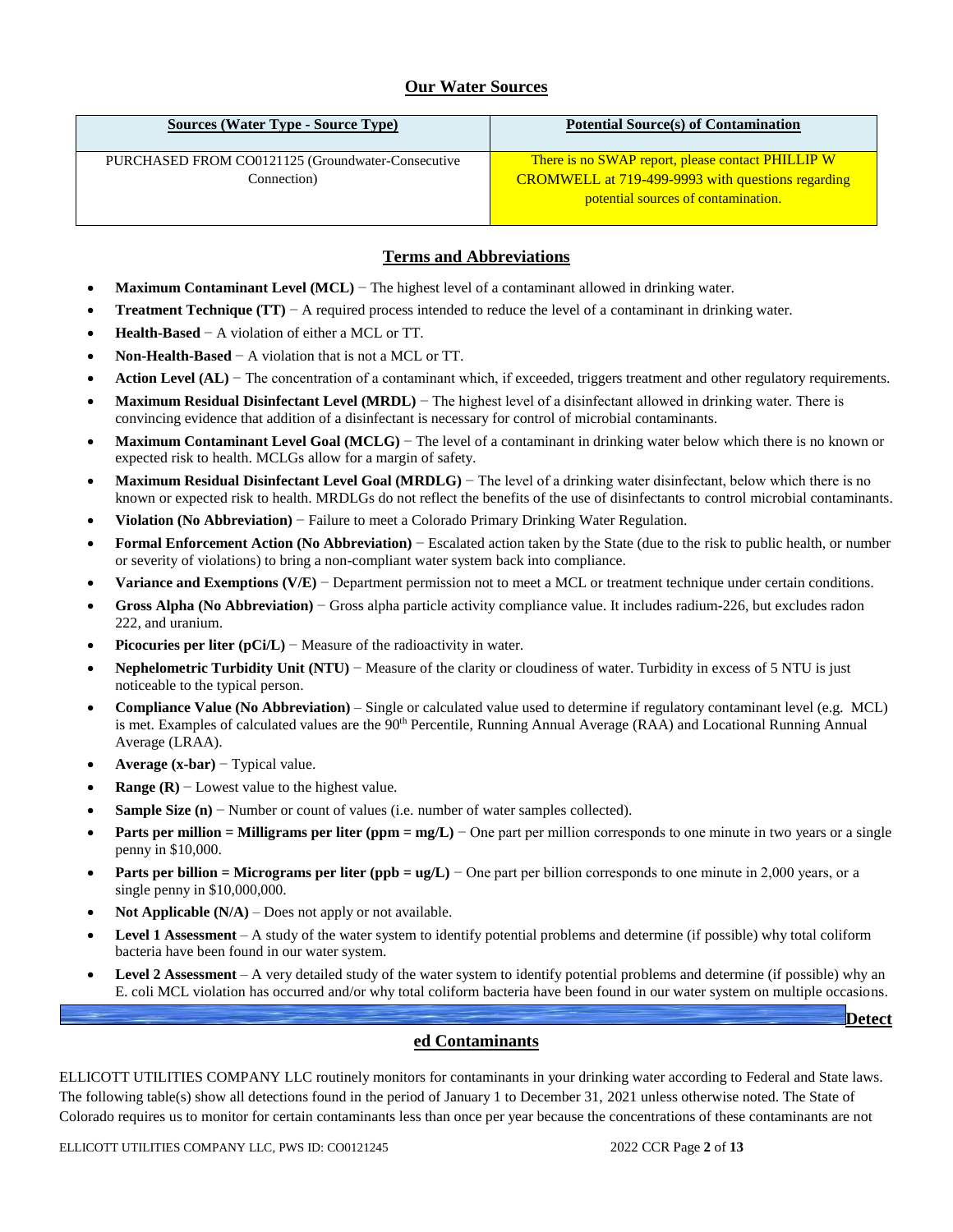expected to vary significantly from year to year, or the system is not considered vulnerable to this type of contamination. Therefore, some of our data, though representative, may be more than one year old. Violations and Formal Enforcement Actions, if any, are reported in the next section of this report.

**Note:** Only detected contaminants sampled within the last 5 years appear in this report. If no tables appear in this section then no contaminants were detected in the last round of monitoring.

|                                    | <b>Disinfectants Sampled in the Distribution System</b><br><b>TT Requirement:</b> At least 95% of samples per period (month or quarter) must be at least 0.2 ppm $OR$<br>If sample size is less than 40 no more than 1 sample is below $0.2$ ppm<br><b>Typical Sources:</b> Water additive used to control microbes |                                                                     |                                                                                                                                |  |    |           |  |  |  |
|------------------------------------|---------------------------------------------------------------------------------------------------------------------------------------------------------------------------------------------------------------------------------------------------------------------------------------------------------------------|---------------------------------------------------------------------|--------------------------------------------------------------------------------------------------------------------------------|--|----|-----------|--|--|--|
| <b>Disinfectant</b><br><b>Name</b> | <b>Time Period</b>                                                                                                                                                                                                                                                                                                  | <b>Results</b>                                                      | <b>MRDL</b><br><b>TT</b><br><b>Number of Samples</b><br><b>Sample</b><br><b>Below Level</b><br><b>Violation</b><br><b>Size</b> |  |    |           |  |  |  |
| Chlorine                           | December, 2021                                                                                                                                                                                                                                                                                                      | Lowest period percentage of samples<br>meeting TT requirement: 100% | $\theta$                                                                                                                       |  | No | $4.0$ ppm |  |  |  |

| Lead and Copper Sampled in the Distribution System |               |                  |               |                |                  |                |                   |                        |  |  |  |
|----------------------------------------------------|---------------|------------------|---------------|----------------|------------------|----------------|-------------------|------------------------|--|--|--|
| <b>Contaminant</b>                                 | <b>Time</b>   | 90 <sup>th</sup> | <b>Sample</b> | Unit of        | 90 <sup>th</sup> | <b>Sample</b>  | 90 <sup>th</sup>  | <b>Typical Sources</b> |  |  |  |
| <b>Name</b>                                        | <b>Period</b> | Percentile       | <b>Size</b>   | <b>Measure</b> | Percentile       | <b>Sites</b>   | <b>Percentile</b> |                        |  |  |  |
|                                                    |               |                  |               |                | AL               | Above          | AL                |                        |  |  |  |
|                                                    |               |                  |               |                |                  | AL             | <b>Exceedance</b> |                        |  |  |  |
|                                                    |               |                  |               |                |                  |                |                   |                        |  |  |  |
| Copper                                             | 09/22/2021    | 0.23             | 5             | ppm            | 1.3              | $\overline{0}$ | N <sub>o</sub>    | Corrosion of           |  |  |  |
|                                                    | to            |                  |               |                |                  |                |                   | household plumbing     |  |  |  |
|                                                    | 09/22/2021    |                  |               |                |                  |                |                   | systems; Erosion of    |  |  |  |
|                                                    |               |                  |               |                |                  |                |                   | natural deposits       |  |  |  |
|                                                    |               |                  |               |                |                  |                |                   |                        |  |  |  |
| Lead                                               | 09/22/2021    | 1.8              | 5             | ppb            | 15               | $\theta$       | N <sub>o</sub>    | Corrosion of           |  |  |  |
|                                                    | to            |                  |               |                |                  |                |                   | household plumbing     |  |  |  |
|                                                    | 09/22/2021    |                  |               |                |                  |                |                   | systems; Erosion of    |  |  |  |
|                                                    |               |                  |               |                |                  |                |                   | natural deposits       |  |  |  |
|                                                    |               |                  |               |                |                  |                |                   |                        |  |  |  |

|                                        | Disinfection Byproducts Sampled in the Distribution System |         |                       |                              |                           |            |             |                                |                                             |  |  |
|----------------------------------------|------------------------------------------------------------|---------|-----------------------|------------------------------|---------------------------|------------|-------------|--------------------------------|---------------------------------------------|--|--|
|                                        |                                                            |         |                       |                              |                           |            |             |                                |                                             |  |  |
| <b>Name</b>                            | Year                                                       | Average | Range<br>$Low - High$ | <b>Sample</b><br><b>Size</b> | Unit of<br><b>Measure</b> | <b>MCL</b> | <b>MCLG</b> | <b>MCL</b><br><b>Violation</b> | <b>Typical Sources</b>                      |  |  |
| Total<br>Haloacetic<br>Acids<br>(HAA5) | 2020                                                       | 8.3     | 8.3 to 8.3            |                              | ppb                       | 60         | N/A         | N <sub>o</sub>                 | Byproduct of drinking<br>water disinfection |  |  |
| Total<br>Trihalome<br>thanes<br>(TTHM) | 2020                                                       | 38.9    | 38.9 to 38.9          |                              | ppb                       | 80         | N/A         | N <sub>0</sub>                 | Byproduct of drinking<br>water disinfection |  |  |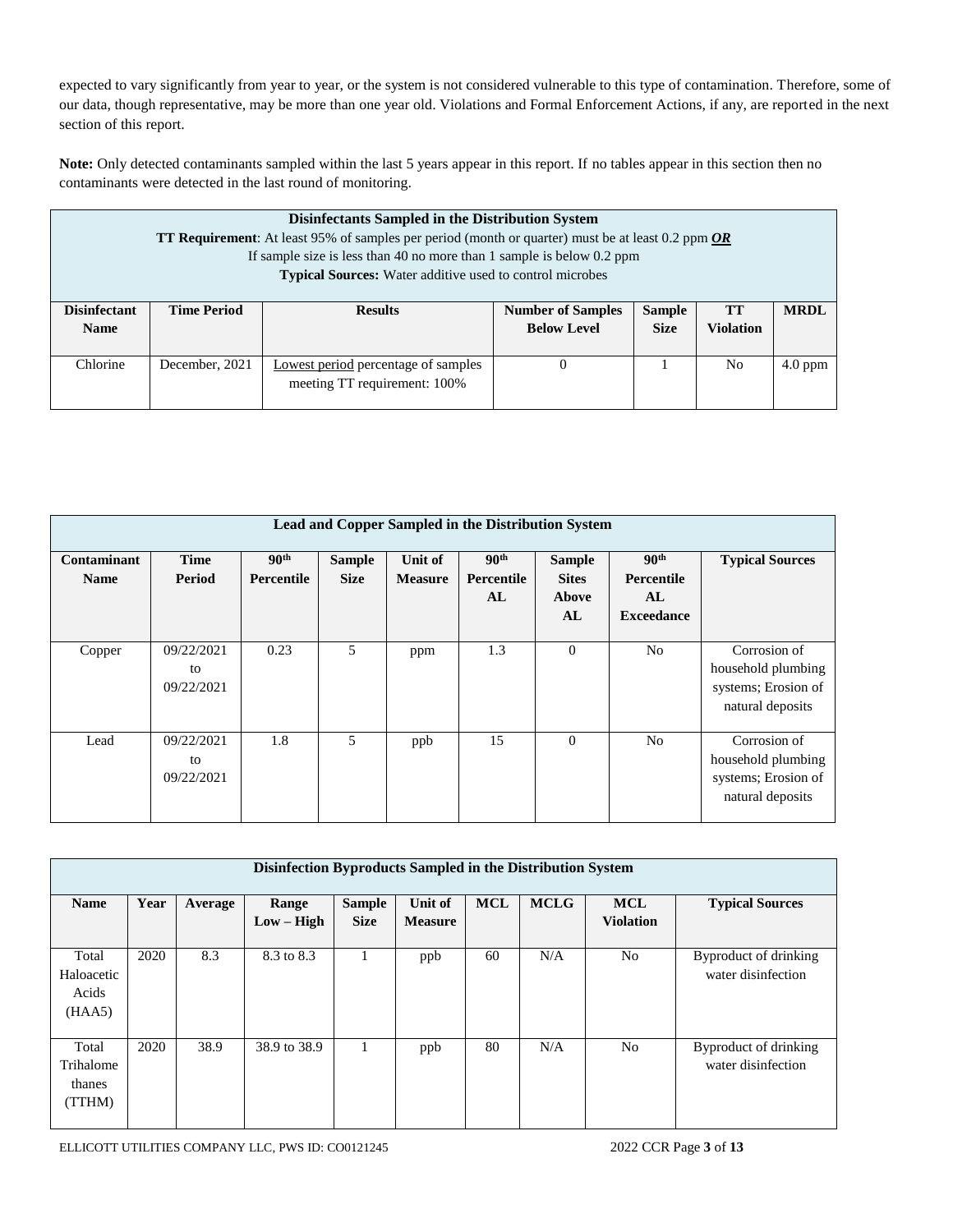**Violations, Significant Deficiencies, and Formal Enforcement Actions**

**No Violations or Formal Enforcement Actions**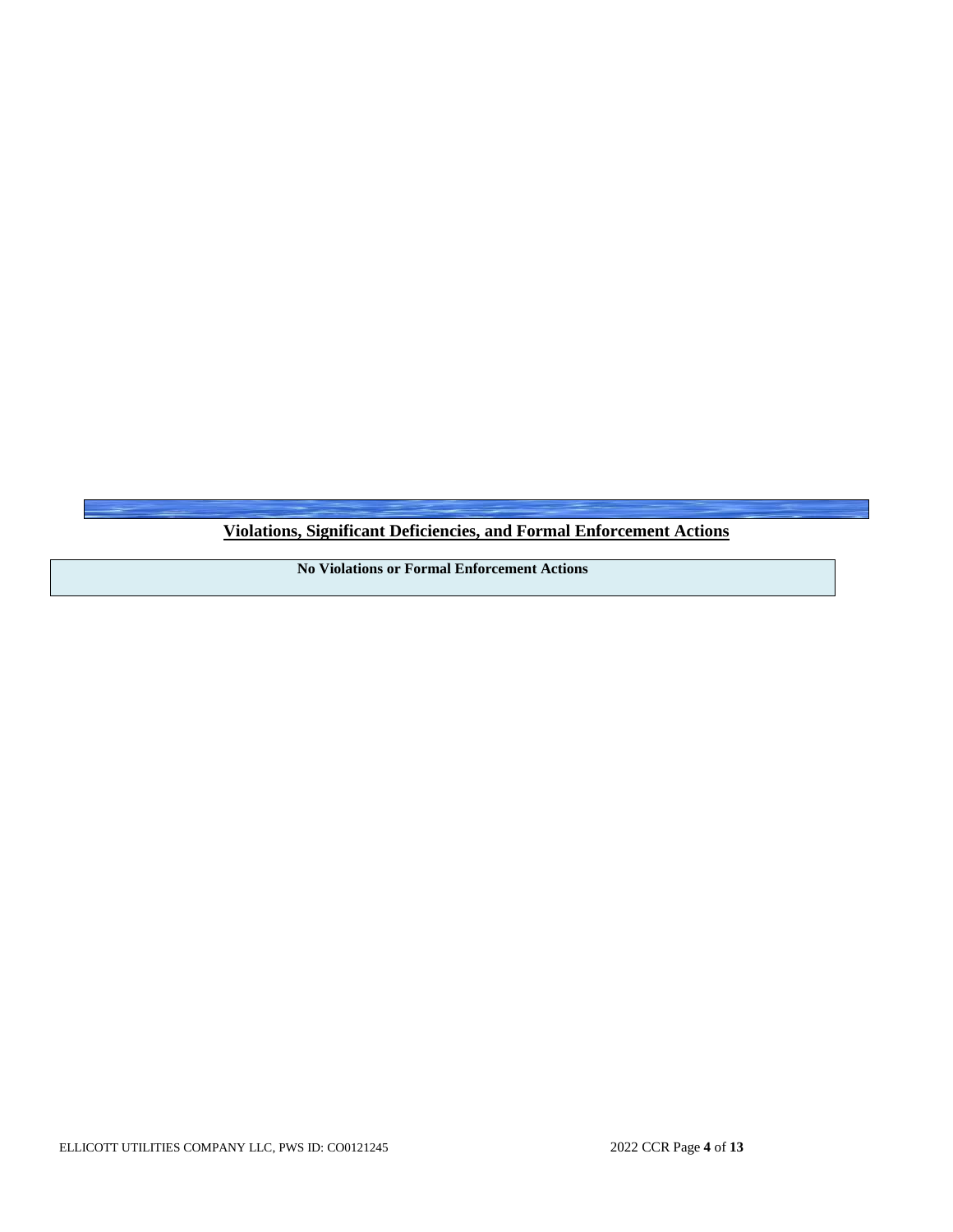*Public Water System ID:* CO0121125

#### **Esta es información importante. Si no la pueden leer, necesitan que alguien se la traduzca.**

We are pleased to present to you this year's water quality report. Our constant goal is to provide you with a safe and dependable supply of drinking water. Please contact Nicholas Griffin at (719) 597-5080 with any questions or for public participation opportunities that may affect water quality.

#### **General Information**

All drinking water, including bottled water, may reasonably be expected to contain at least small amounts of some contaminants. The presence of contaminants does not necessarily indicate that the water poses a health risk. More information about contaminants and potential health effects can be obtained by calling the Environmental Protection Agency's Safe Drinking Water Hotline (1-800-426-4791) or by visiting epa.gov/ground-water-and-drinking-water.

Some people may be more vulnerable to contaminants in drinking water than the general population. Immunocompromised persons such as persons with cancer undergoing chemotherapy, persons who have undergone organ transplants, people with HIV-AIDS or other immune system disorders, some elderly, and infants can be particularly at risk of infections. These people should seek advice about drinking water from their health care providers. For more information about contaminants and potential health effects, or to receive a copy of the U.S. Environmental Protection Agency (EPA) and the U.S. Centers for Disease Control (CDC) guidelines on appropriate means to lessen the risk of infection by Cryptosporidium and microbiological contaminants call the EPA Safe Drinking Water Hotline at (1-800-426-4791).

The sources of drinking water (both tap water and bottled water) include rivers, lakes, streams, ponds, reservoirs, springs, and wells. As water travels over the surface of the land or through the ground, it dissolves naturally occurring minerals and, in some cases, radioactive material, and can pick up substances resulting from the presence of animals or from human activity. Contaminants that may be present in source water include:

**•Microbial contaminants:** viruses and bacteria that may come from sewage treatment plants, septic systems, agricultural livestock operations, and wildlife.

**•Inorganic contaminants:** salts and metals, which can be naturallyoccurring or result from urban storm water runoff, industrial or domestic wastewater discharges, oil and gas production, mining, or farming.

•**Pesticides and herbicides:** may come from a variety of sources, such as agriculture, urban storm water runoff, and residential uses. **•Radioactive contaminants:** can be naturally occurring or be the result of oil and gas production and mining activities.

**•Organic chemical contaminants:** including synthetic and volatile organic chemicals, which are byproducts of industrial processes and petroleum production, and also may come from gas stations, urban

storm water runoff, and septic systems.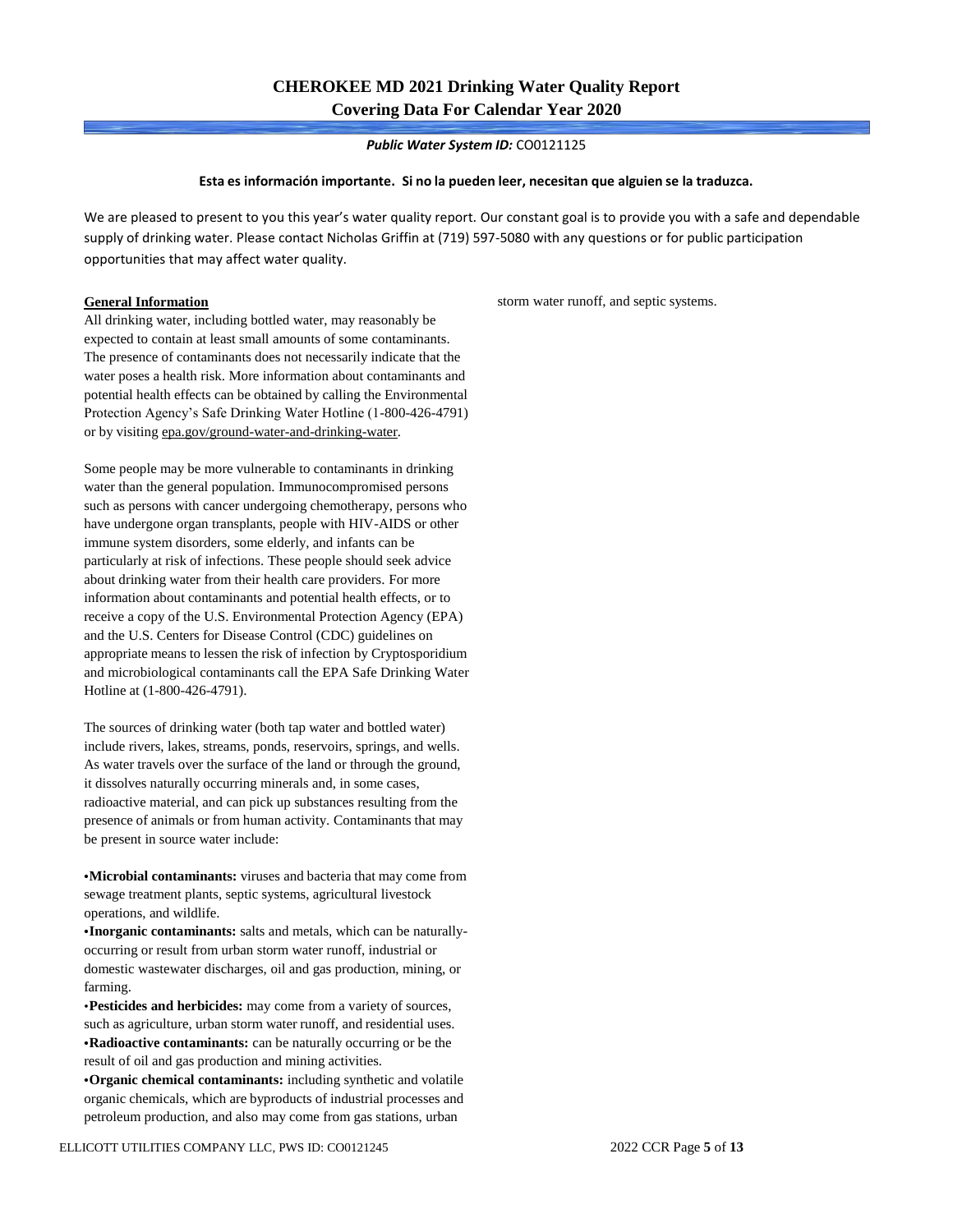In order to ensure that tap water is safe to drink, the Colorado Department of Public Health and Environment prescribes regulations limiting the amount of certain contaminants in waterprovided by public water systems. The Food and Drug Administration regulations establish limits for contaminants in bottled water that must provide the same protection for public health.

#### **Lead in Drinking Water**

If present, elevated levels of lead can cause serious health problems (especially for pregnant women and young children). It is possible that lead levels at your home may be higher than other homes in the community as a result of materials used in your home's plumbing. Ifyou are concerned about lead in your water, you may wish to have your water tested. When your water has been sitting for several hours, you can minimize the potential for lead exposure by flushing your tap for 30 seconds to 2 minutes before using water for drinkingor cooking. Additional information on lead in drinking water, testingmethods, and steps you can take to minimize exposure is available from the Safe Drinking Water Hotline (1-800-426-4791) or at epa.gov/safewater/lead.

#### **Source Water Assessment and Protection (SWAP)**

The Colorado Department of Public Health and Environment may have provided us with a Source Water Assessment Report for our

water supply. For general information or to obtain a copy of the report please visit wqcdcompliance.com/ccr. The report is located under "Guidance: Source Water Assessment Reports". Search the table using 121125, CHEROKEE MD, or by contacting Nicholas Griffin at (719) 597-5080. The Source Water Assessment Report provides a screening-level evaluation of potential contamination that *could* occur. It *does not* mean that the contamination *has or will* occur. We can use this information to evaluate the need to improve our current water treatment capabilities and prepare for future contamination threats. This can help us ensure that quality finished water is delivered to your homes. In addition, the source water assessment results provide a starting point for developing a source water protection plan. Potential sources of contamination in our source water area are listed on the next page.

Please contact us to learn more about what you can do to help protect your drinking water sources, any questions about the Drinking Water Quality Report, to learn more about our system, or to attend scheduled public meetings. We want you, our valued customers, to be informed about the services we provide and the quality water we deliver to you every day

CHEROKEE MD, PWS ID: CO0121125 2021 CCR Page **1** of **7**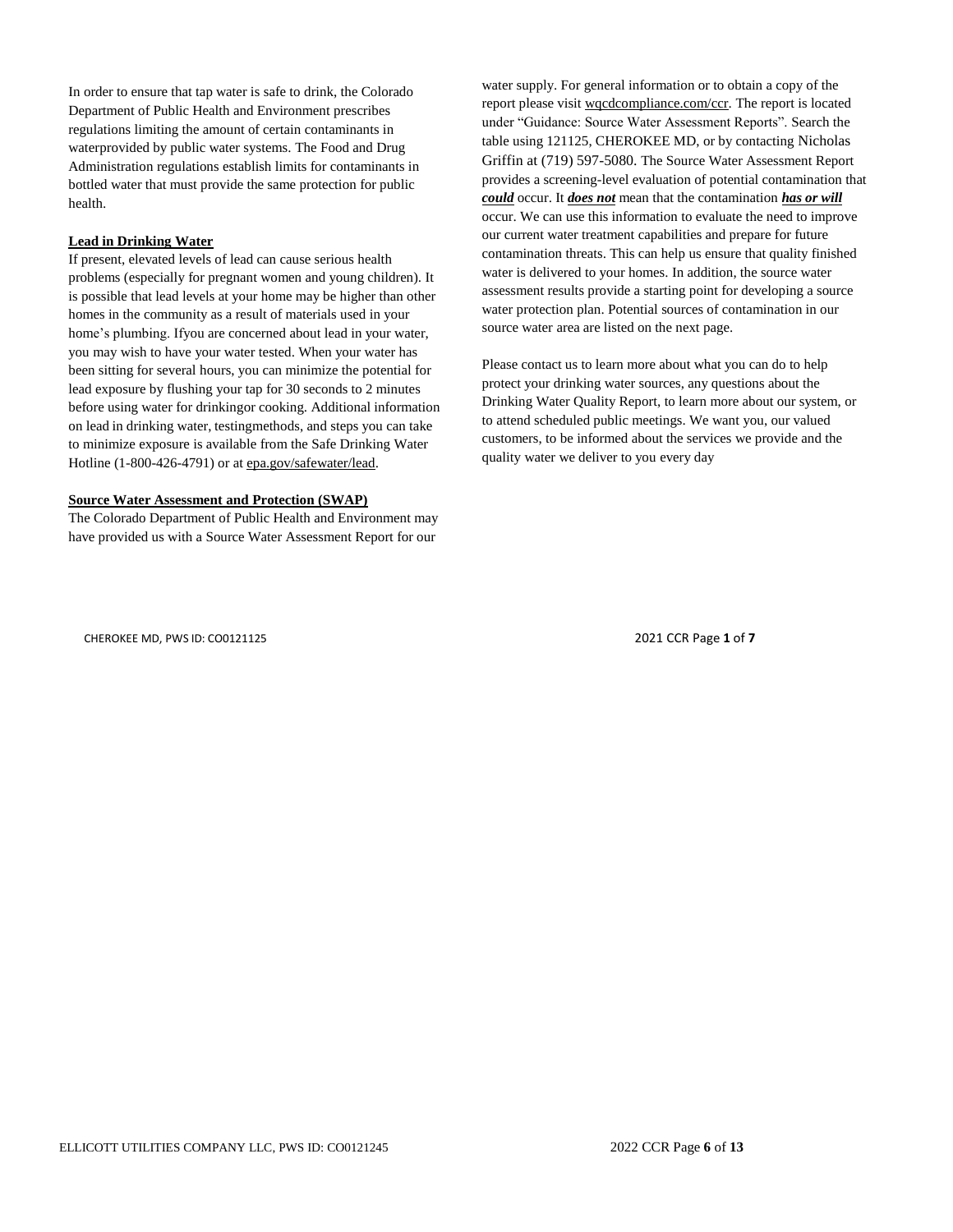### **Our Water Sources**

| <b>Sources (Water Type - Source Type)</b>                                                                                                                                                                                                                                                                                                                                                                                                                                                                                                                                                                                                                                                                                               | <b>Potential Source(s) of Contamination</b>                                 |
|-----------------------------------------------------------------------------------------------------------------------------------------------------------------------------------------------------------------------------------------------------------------------------------------------------------------------------------------------------------------------------------------------------------------------------------------------------------------------------------------------------------------------------------------------------------------------------------------------------------------------------------------------------------------------------------------------------------------------------------------|-----------------------------------------------------------------------------|
| WELL NO 1 (Groundwater-Well)<br>WELL NO 2 (Groundwater-Well)<br>WELL NO 3 (Groundwater-Well)<br>WELL NO 4 (Groundwater-Well)<br>WELL NO 5 (Groundwater-Well)<br>WELL NO 6 (Groundwater-Well)<br>WELL NO 7 (Groundwater-Well)<br>WELL NO 8 (Groundwater-Well)<br>WELL NO 9 (Groundwater-Well)<br>WELL NO 10 (Groundwater-Well)<br>WELL NO 11 (Groundwater-Well)<br>WELL NO 12 (Groundwater-Well)<br>WELL NO 13 (Groundwater-Well)<br>WELL NO 15 (Groundwater-Well)<br>WELL NO 16 (Groundwater-Well)<br>WELL NO 17 (Groundwater-Well)<br>WELL NO 18 (Groundwater-Well)<br>WELL NO 19 (Groundwater-Well)<br>WELL NO 20 (Groundwater-Well)<br>WELL NO 21 (Groundwater-Well)<br>WELL AR-1 (Groundwater-Well)<br>WELL DN-4 (Groundwater-Well) | Row Crops, Fallow, Small Grains, Pasture/Hay,<br>Septic Systems, Road Miles |

### **Terms and Abbreviations**

- **Maximum Contaminant Level (MCL)** − The highest level of a contaminant allowed in drinking water.
- **Treatment Technique (TT)** − A required process intended to reduce the level of a contaminant in drinking water.
- **Health-Based** − A violation of either a MCL or TT.
- **Non-Health-Based** − A violation that is not a MCL or TT.
- **Action Level (AL)** − The concentration of a contaminant which, if exceeded, triggers treatment and other regulatory requirements.
- **Maximum Residual Disinfectant Level (MRDL)** − The highest level of a disinfectant allowed in drinking water. There is convincing evidence that addition of a disinfectant is necessary for control of microbial contaminants.
- **Maximum Contaminant Level Goal (MCLG) The level of a contaminant in drinking water below which there is** no known or expected risk to health. MCLGs allow for a margin of safety.
- **Maximum Residual Disinfectant Level Goal (MRDLG)** − The level of a drinking water disinfectant, below which there is no known or expected risk to health. MRDLGs do not reflect the benefits of the use of disinfectants to control microbial contaminants.
- **Violation (No Abbreviation)** − Failure to meet a Colorado Primary Drinking Water Regulation.
- **Formal Enforcement Action (No Abbreviation)** − Escalated action taken by the State (due to the risk to public health, or number or severity of violations) to bring a non-compliant water system back into compliance.
- **Variance and Exemptions (V/E)** − Department permission not to meet a MCL or treatment technique under certain conditions.
- **Gross Alpha (No Abbreviation)** − Gross alpha particle activity compliance value. It includes radium-226, but excludes radon 222, and uranium.
- **Picocuries per liter (pCi/L)** − Measure of the radioactivity in water.
- **Nephelometric Turbidity Unit (NTU)** − Measure of the clarity or cloudiness of water. Turbidity in excess of 5 NTU is just noticeable to the typical person.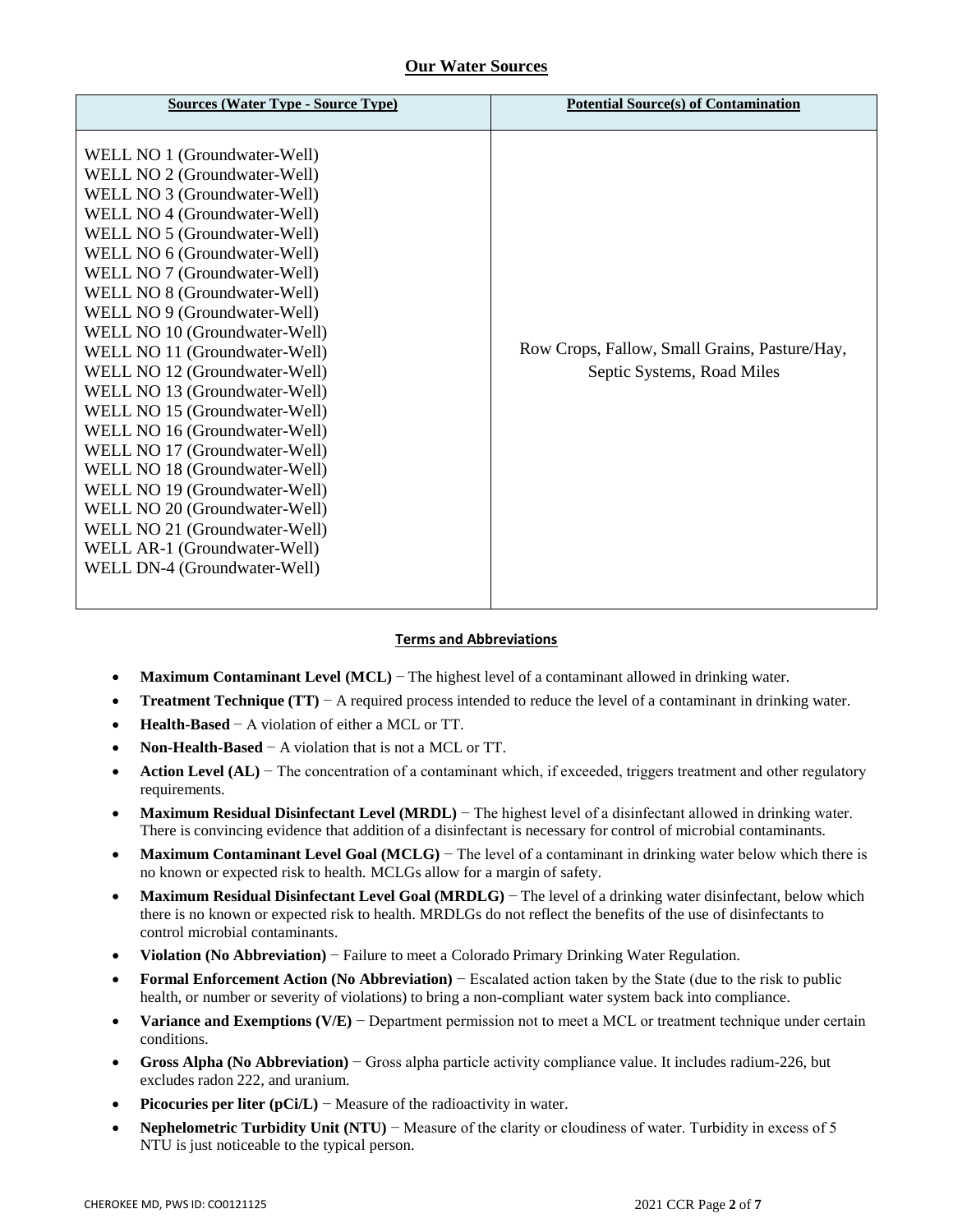- **Compliance Value (No Abbreviation)**  Single or calculated value used to determine if regulatory contaminant level (e.g. MCL) is met. Examples of calculated values are the  $90<sup>th</sup>$  Percentile, Running Annual Average (RAA) and Locational Running Annual Average (LRAA).
- **Average (x-bar)** − Typical value.
- **Range (R)** − Lowest value to the highest value.
- **Sample Size (n)** − Number or count of values (i.e. number of water samples collected).
- **Parts per million = Milligrams per liter (ppm = mg/L) − One part per million corresponds to one minute in two** years or a single penny in \$10,000.
- **Parts per billion = Micrograms per liter (ppb = ug/L) − One part per billion corresponds to one minute in 2,000** years, or a single penny in \$10,000,000.
- **Not Applicable (N/A)** Does not apply or not available.
- **Level 1 Assessment** A study of the water system to identify potential problems and determine (if possible) why total coliform bacteria have been found in our water system.
- **Level 2 Assessment**  A very detailed study of the water system to identify potential problems and determine (if possible) why an E. coli MCL violation has occurred and/or why total coliform bacteria have been found in our water system on multiple occasions.

### **Detected Contaminants**

CHEROKEE MD routinely monitors for contaminants in your drinking water according to Federal and State laws. The following table(s) show all detections found in the period of January 1 to December 31, 2020 unless otherwise noted. The State of Colorado requires us to monitor for certain contaminants less than once per year because the concentrations of thesecontaminants are not expected to vary significantly from year to year, or the system is not considered vulnerable to this type of contamination. Therefore, some of our data, though representative, may be more than one year old. Violations and FormalEnforcement Actions, if any, are reported in the next section of this report.

**Note:** Only detected contaminants sampled within the last 5 years appear in this report. If no tables appear in this section,then no contaminants were detected in the last round of monitoring.

| <b>Disinfectants Sampled in the Distribution System</b><br><b>TT Requirement</b> : At least 95% of samples per period (month or quarter) must be at least 0.2 ppm <b>OR</b><br>If sample size is less than 40 no more than 1 sample is below $0.2$ ppm<br><b>Typical Sources:</b> Water additive used to control microbes |                    |                                                                         |                      |        |                  |     |  |  |  |
|---------------------------------------------------------------------------------------------------------------------------------------------------------------------------------------------------------------------------------------------------------------------------------------------------------------------------|--------------------|-------------------------------------------------------------------------|----------------------|--------|------------------|-----|--|--|--|
| <b>Disinfectant</b>                                                                                                                                                                                                                                                                                                       | <b>Time Period</b> | <b>TT</b><br><b>MRDL</b><br>Number of<br><b>Results</b><br><b>Sampl</b> |                      |        |                  |     |  |  |  |
| <b>Name</b>                                                                                                                                                                                                                                                                                                               |                    |                                                                         | <b>Samples Below</b> | e Size | <b>Violation</b> |     |  |  |  |
|                                                                                                                                                                                                                                                                                                                           |                    |                                                                         | Level                |        |                  |     |  |  |  |
| Chlorine                                                                                                                                                                                                                                                                                                                  | December 2020      | Lowest period percentage of                                             | $\Omega$             | 25     | N <sub>0</sub>   | 4.0 |  |  |  |
|                                                                                                                                                                                                                                                                                                                           |                    | samples meeting TT requirement:                                         |                      |        |                  | ppm |  |  |  |
|                                                                                                                                                                                                                                                                                                                           |                    | 100%                                                                    |                      |        |                  |     |  |  |  |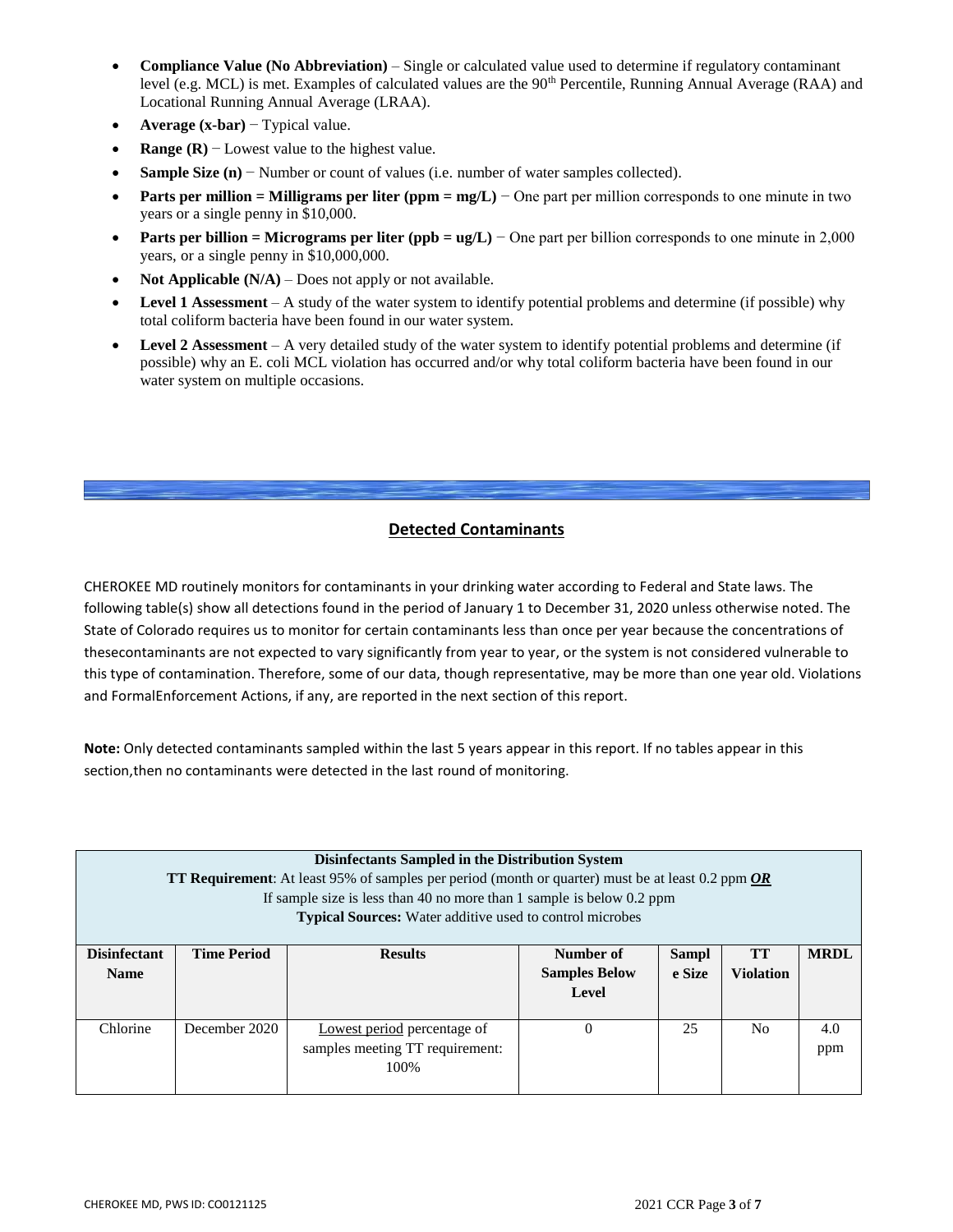| Lead and Copper Sampled in the Distribution System |                                |                  |               |                |                         |                               |                                |                                                                                     |  |  |
|----------------------------------------------------|--------------------------------|------------------|---------------|----------------|-------------------------|-------------------------------|--------------------------------|-------------------------------------------------------------------------------------|--|--|
| Contaminant                                        | <b>Time</b><br><b>Period</b>   | 90 <sup>th</sup> | <b>Sample</b> | Unit of        | 90 <sup>th</sup>        | <b>Sample</b><br><b>Sites</b> | 90 <sup>th</sup><br>Percentile | <b>Typical</b>                                                                      |  |  |
| <b>Name</b>                                        |                                | Percentile       | <b>Size</b>   | <b>Measure</b> | <b>Percentile</b><br>AL | Above                         | AL                             | <b>Sources</b>                                                                      |  |  |
|                                                    |                                |                  |               |                |                         | AL                            | <b>Exceedance</b>              |                                                                                     |  |  |
| Copper                                             | 07/20/2020<br>to<br>07/24/2020 | 0.53             | 30            | ppm            | 1.3                     | $\mathbf{0}$                  | No                             | Corrosion of<br>household<br>plumbing<br>systems;<br>Erosion of<br>natural deposits |  |  |
| Lead                                               | 07/20/2020<br>to<br>07/24/2020 | 3                | 30            | ppb            | 15                      | $\mathbf{0}$                  | No                             | Corrosion of<br>household<br>plumbing<br>systems;<br>Erosion of<br>natural deposits |  |  |

| Disinfection Byproducts Sampled in the Distribution System |      |         |                          |                              |                           |            |             |                                |                                                |  |
|------------------------------------------------------------|------|---------|--------------------------|------------------------------|---------------------------|------------|-------------|--------------------------------|------------------------------------------------|--|
| <b>Name</b>                                                | Year | Average | Range<br>$Low -$<br>High | <b>Sample</b><br><b>Size</b> | Unit of<br><b>Measure</b> | <b>MCL</b> | <b>MCLG</b> | <b>MCL</b><br><b>Violation</b> | <b>Typical Sources</b>                         |  |
| <b>Total Haloacetic</b><br>Acids (HAA5)                    | 2020 | 7.73    | $1.6-$<br>12.2           | 10                           | ppb                       | 60         | N/A         | N <sub>o</sub>                 | Byproduct of<br>drinking water<br>disinfection |  |
| Total<br><b>Trihalomethanes</b><br>(TTHM)                  | 2020 | 23.87   | $6.5 -$<br>31.8          | 10                           | ppb                       | 80         | N/A         | N <sub>o</sub>                 | Byproduct of<br>drinking water<br>disinfection |  |

| Radionuclides Sampled at the Entry Point to the Distribution System |      |         |            |               |                |            |             |                  |                  |  |
|---------------------------------------------------------------------|------|---------|------------|---------------|----------------|------------|-------------|------------------|------------------|--|
| <b>Contaminant</b>                                                  | Year | Average | Range      | <b>Sample</b> | Unit of        | <b>MCL</b> | <b>MCLG</b> | <b>MCL</b>       | <b>Typical</b>   |  |
| <b>Name</b>                                                         |      |         | $Low-High$ | <b>Size</b>   | <b>Measure</b> |            |             | <b>Violation</b> | <b>Sources</b>   |  |
|                                                                     |      |         |            |               |                |            |             |                  |                  |  |
| Gross Alpha                                                         | 2020 | 3.1     | 3.1        |               | pCi/L          | 15         | $\Omega$    | No               | Erosion of       |  |
|                                                                     |      |         |            |               |                |            |             |                  | natural deposits |  |
|                                                                     |      |         |            |               |                |            |             |                  |                  |  |
| Combined                                                            | 2020 | 4.9     | 4.9        |               | pCi/L          | 5          | $\Omega$    | No               | Erosion of       |  |
| Radium                                                              |      |         |            |               |                |            |             |                  | natural deposits |  |
|                                                                     |      |         |            |               |                |            |             |                  |                  |  |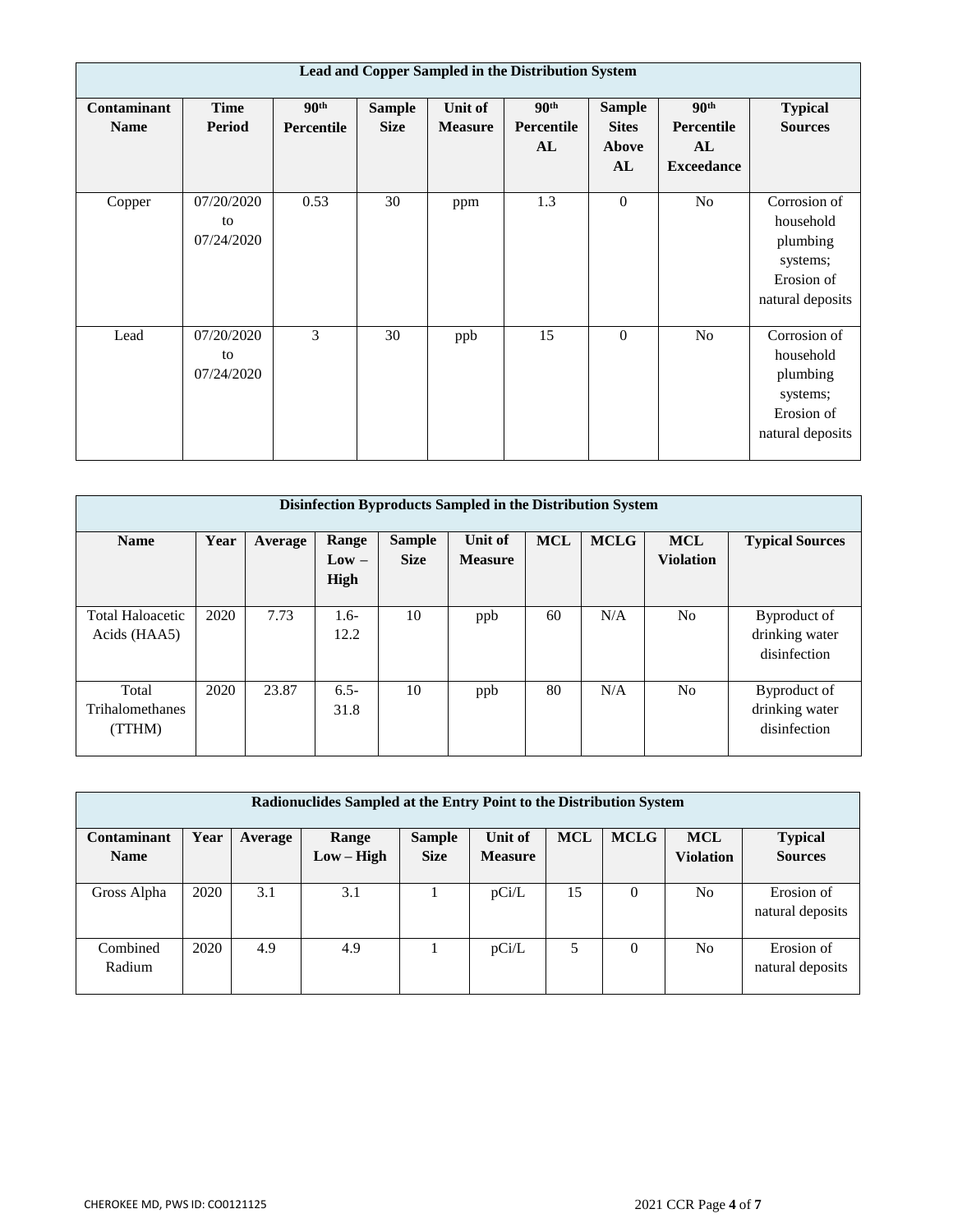|                                                                                                                                                                                                                                                                                                                                                                                                                                                                                                                         | Inorganic Contaminants Sampled at the Entry Point to the Distribution System |            |                          |                              |                           |                |                  |                                |                                                                                                                                                                                                                                                                    |  |  |
|-------------------------------------------------------------------------------------------------------------------------------------------------------------------------------------------------------------------------------------------------------------------------------------------------------------------------------------------------------------------------------------------------------------------------------------------------------------------------------------------------------------------------|------------------------------------------------------------------------------|------------|--------------------------|------------------------------|---------------------------|----------------|------------------|--------------------------------|--------------------------------------------------------------------------------------------------------------------------------------------------------------------------------------------------------------------------------------------------------------------|--|--|
| Contaminant<br><b>Name</b>                                                                                                                                                                                                                                                                                                                                                                                                                                                                                              | Year                                                                         | Average    | Range<br>$Low -$<br>High | <b>Sample</b><br><b>Size</b> | Unit of<br><b>Measure</b> | <b>MCL</b>     | <b>MCLG</b>      | <b>MCL</b><br><b>Violation</b> | <b>Typical Sources</b>                                                                                                                                                                                                                                             |  |  |
| Arsenic                                                                                                                                                                                                                                                                                                                                                                                                                                                                                                                 | 2020                                                                         | $\sqrt{2}$ | $1 - 3$                  | 6                            | ppb                       | 10             | $\boldsymbol{0}$ | N <sub>o</sub>                 | Erosion of natural<br>deposits; runoff<br>from orchards;<br>runoff from glass<br>and electronics<br>production wastes                                                                                                                                              |  |  |
| <b>Barium</b>                                                                                                                                                                                                                                                                                                                                                                                                                                                                                                           | 2020                                                                         | 0.06       | $0.04 - 0.08$            | 6                            | ppm                       | $\sqrt{2}$     | $\overline{2}$   | N <sub>o</sub>                 | Discharge of<br>drilling wastes;<br>discharge from<br>metal refineries;<br>erosion of natural<br>deposits                                                                                                                                                          |  |  |
| Chromium                                                                                                                                                                                                                                                                                                                                                                                                                                                                                                                | 2020                                                                         | 3          | $1-4$                    | 6                            | ppb                       | 100            | 100              | N <sub>o</sub>                 | Discharge from<br>steel and pulp<br>mills; erosion of<br>natural deposits                                                                                                                                                                                          |  |  |
| Fluoride                                                                                                                                                                                                                                                                                                                                                                                                                                                                                                                | 2020                                                                         | 0.87       | $0.36 - 1.83$            | 3                            | ppm                       | $\overline{4}$ | 4                | N <sub>o</sub>                 | Erosion of natural<br>deposits; water<br>additive which<br>promotes strong<br>teeth; discharge<br>from fertilizer and<br>aluminum factories                                                                                                                        |  |  |
| Nitrate                                                                                                                                                                                                                                                                                                                                                                                                                                                                                                                 | 2020                                                                         | 5.66       | $0-7.1$                  | $\overline{9}$               | ppm                       | 10             | 10               | N <sub>o</sub>                 | Runoff from<br>fertilizer use;<br>leaching from<br>septic tanks,<br>sewage; erosion of<br>natural deposits                                                                                                                                                         |  |  |
| Selenium                                                                                                                                                                                                                                                                                                                                                                                                                                                                                                                | 2020                                                                         | 4.67       | $2 - 7$                  | 6                            | ppb                       | 50             | 50               | No                             | Discharge from<br>petroleum and<br>metal refineries;<br>erosion of natural<br>deposits; discharge<br>from mines                                                                                                                                                    |  |  |
| Arsenic: while your drinking water meets the EPA's standard for arsenic, it does contain low levels of arsenic. The EPA's<br>standard balances the current understanding of arsenic's possible health effects against the costs of removing arsenic from<br>drinking water. The EPA continues to research the health effects of low levels of arsenic, which is a mineral known to cause<br>cancer in humans at high concentrations and is linked to other health effects such as skin damage and circulatory problems. |                                                                              |            |                          |                              |                           |                |                  |                                |                                                                                                                                                                                                                                                                    |  |  |
|                                                                                                                                                                                                                                                                                                                                                                                                                                                                                                                         |                                                                              |            |                          |                              |                           |                |                  |                                | Nitrate: Nitrate in drinking water at levels above 10 ppm is a health risk for infants of less than six months of age. High nitrate<br>levels in drinking water can cause blue baby syndrome. Nitrate levels may rise quickly for short periods of time because of |  |  |

rainfall or agricultural activity. If you are caring for an infant you should ask advice from your health care provider.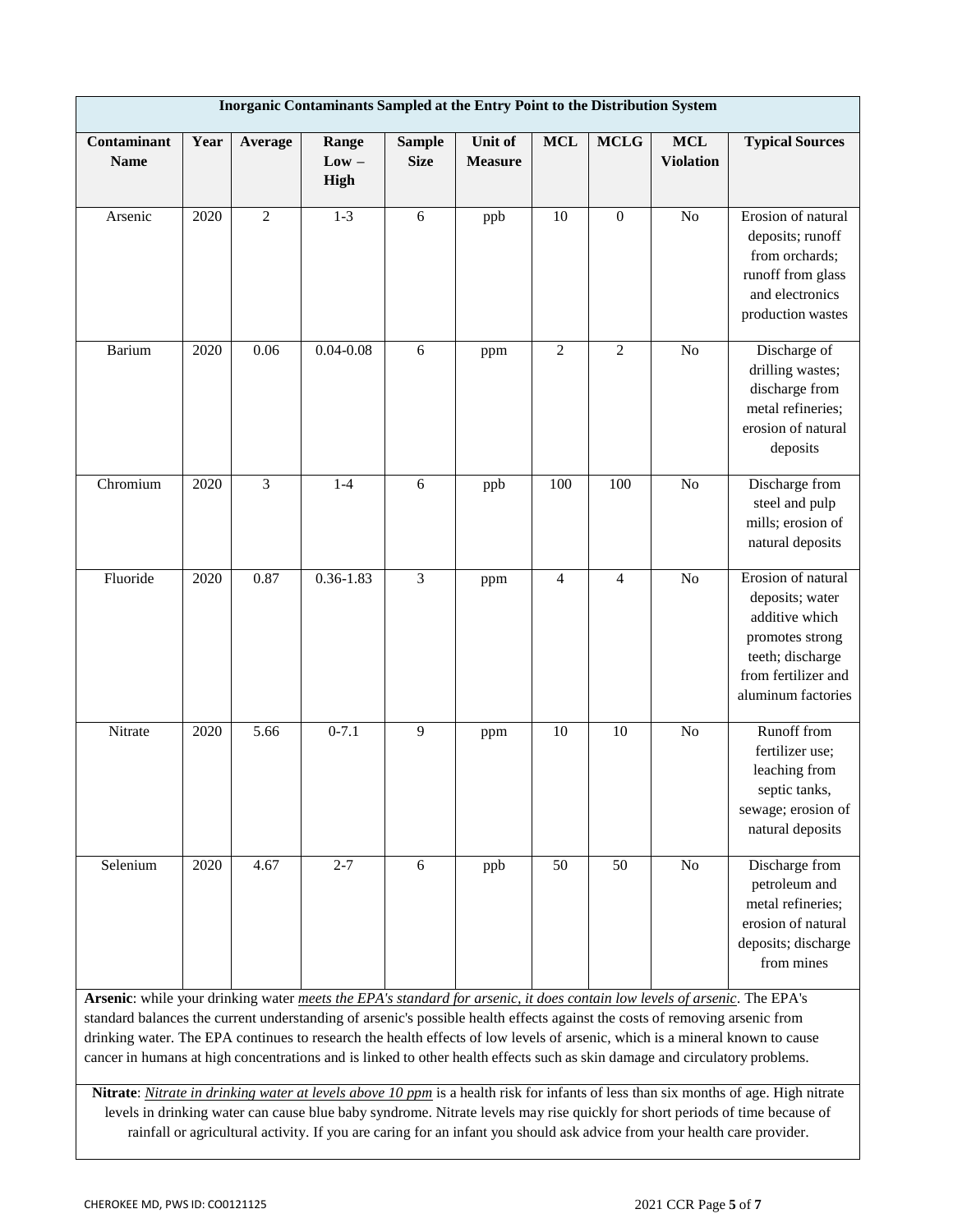| <b>Secondary Contaminants**</b><br>**Secondary standards are non-enforceable guidelines for contaminants that may cause cosmetic effects (such as skin, or tooth<br>discoloration) or aesthetic effects (such as taste, odor, or color) in drinking water. |      |                                                                           |                                               |   |     |     |  |  |  |  |  |
|------------------------------------------------------------------------------------------------------------------------------------------------------------------------------------------------------------------------------------------------------------|------|---------------------------------------------------------------------------|-----------------------------------------------|---|-----|-----|--|--|--|--|--|
| Contaminant                                                                                                                                                                                                                                                | Year | Unit of<br><b>Secondary Standard</b><br><b>Sample</b><br>Range<br>Average |                                               |   |     |     |  |  |  |  |  |
| <b>Name</b>                                                                                                                                                                                                                                                |      |                                                                           | <b>Size</b><br>$Low - High$<br><b>Measure</b> |   |     |     |  |  |  |  |  |
| Sodium                                                                                                                                                                                                                                                     | 2020 | 57.9                                                                      | 25.6-75.8                                     | 6 | ppm | N/A |  |  |  |  |  |
| <b>Total Dissolved</b><br>Solids                                                                                                                                                                                                                           | 2016 | 131.2                                                                     | 62-180                                        | 5 | ppm | 500 |  |  |  |  |  |

#### **Unregulated Contaminants\*\*\***

EPA has implemented the Unregulated Contaminant Monitoring Rule (UCMR) to collect data for contaminants that are suspected to be present in drinking water and do not have health-based standards set under the Safe Drinking Water Act. EPA uses the results of UCMR monitoring to learn about the occurrence of unregulated contaminants in drinking water and to decide whether or not these contaminants will be regulated in the future. We performed monitoring and reported the analytical results of the monitoring to EPA in accordance with its Unregulated Contaminant Monitoring Rule (UCMR). Once EPA reviews the submitted results, the results are made available in the EPA's National Contaminant Occurrence Database (NCOD) (epa.gov/dwucmr/national-contaminant-occurrence-database-ncod) Consumers can review UCMR results by accessing the NCOD. Contaminants that were detected during our UCMR sampling and the corresponding analytical results are provided below. Note that the results with the < symbol indicate that the sample result was below the minimum reporting limit for that analyte. Sample results that were below the minimum reporting limit were factored into the averages in the table below using the minimum reporting limit numbers.

| <b>Contaminant Name</b>     | Year | Average | Range<br>$Low - High$ | <b>Sample Size</b> | <b>Unit of Measure</b> |
|-----------------------------|------|---------|-----------------------|--------------------|------------------------|
|                             |      |         |                       |                    |                        |
| Manganese                   | 2018 | 11.86   | $< 0.4 - 35.1$        | 6                  | ppb                    |
| Germanium                   | 2018 | 0.3287  | $< 0.3 - 0.472$       | 6                  | ppb                    |
| Quinoline                   | 2018 | .0237   | $< 0.02 - 0.0423$     | 6                  | ppb                    |
| HAA5                        | 2018 | 6.102   | 1.887-8.488           | 8                  | ppb                    |
| HAA6Br                      | 2018 | 13.126  | 1.696-19.72           | 8                  | ppb                    |
| HAA9                        | 2018 | 14.297  | 3.066-20.668          | 8                  | ppb                    |
| <b>Bromide</b>              | 2018 | 145.5   | $<$ 20-202            | 6                  | ppb                    |
| <b>Total Organic Carbon</b> | 2018 | 1090    | $<$ 1000-1310         | 6                  | ppb                    |

\*\*\*More information about the contaminants that were included in UCMR monitoring can be found at: drinktap.org/Water-Info/Whatsin-My-Water/Unregulated-Contaminant-Monitoring-Rule-UCMR. Learn more about the EPA UCMR at: epa.gov/dwucmr/learn-aboutunregulated-contaminant-monitoring-rule or contact the Safe Drinking Water Hotline at (800) 426-4791 or epa.gov/ground-waterand-drinking-water.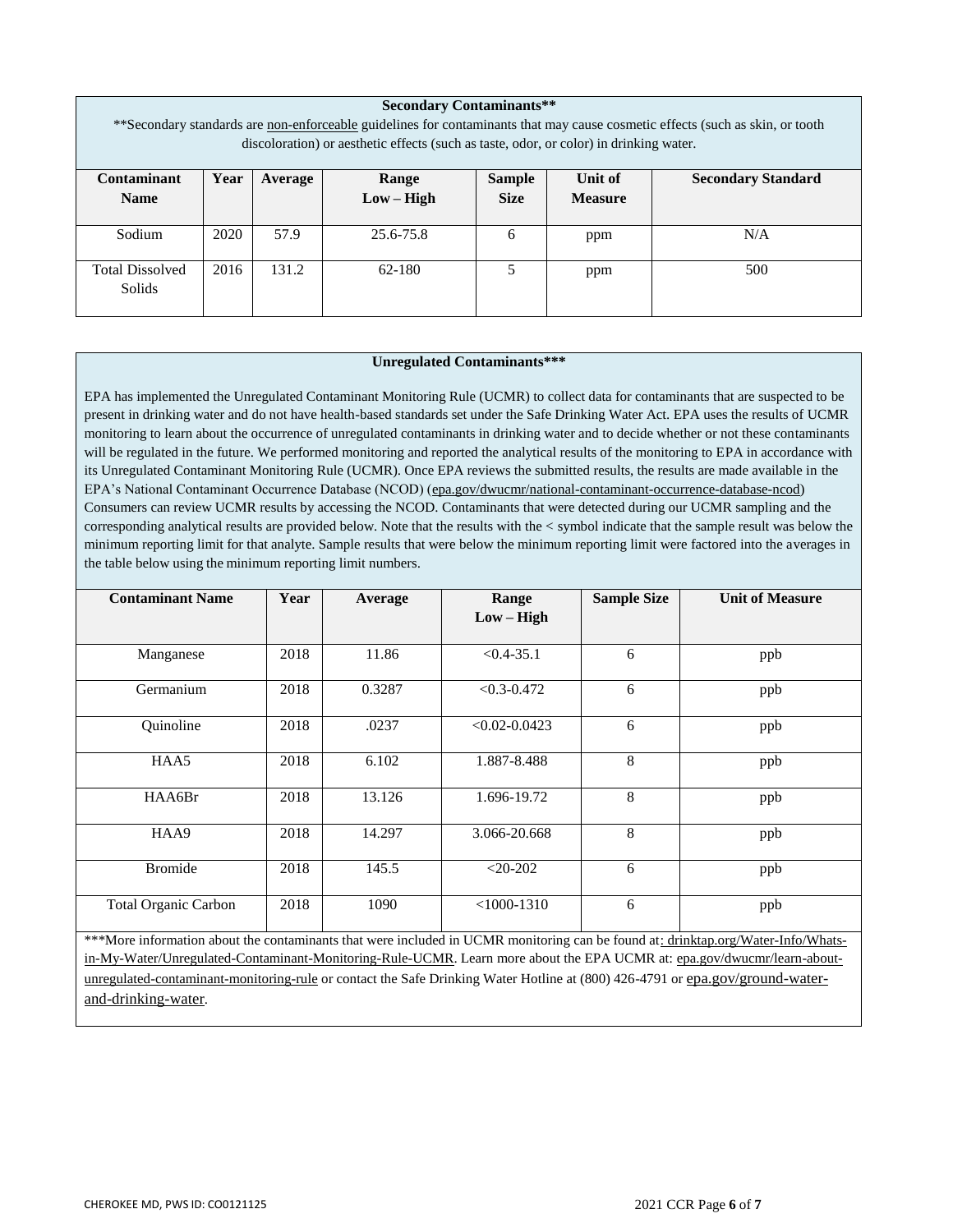## **Violations, Significant Deficiencies, and Formal Enforcement Actions**

| <b>Non-Health-Based Violations</b><br>These violations do not usually mean that there was a problem with the water quality. If there had been, we would have                                                                                                                                                       |                                                                                                                                                                                                                                                                                                                                                                                                                                                                                                                                                                                                                                                |                             |
|--------------------------------------------------------------------------------------------------------------------------------------------------------------------------------------------------------------------------------------------------------------------------------------------------------------------|------------------------------------------------------------------------------------------------------------------------------------------------------------------------------------------------------------------------------------------------------------------------------------------------------------------------------------------------------------------------------------------------------------------------------------------------------------------------------------------------------------------------------------------------------------------------------------------------------------------------------------------------|-----------------------------|
| notified you immediately.                                                                                                                                                                                                                                                                                          |                                                                                                                                                                                                                                                                                                                                                                                                                                                                                                                                                                                                                                                |                             |
| <b>Name</b>                                                                                                                                                                                                                                                                                                        | <b>Description</b>                                                                                                                                                                                                                                                                                                                                                                                                                                                                                                                                                                                                                             | <b>Time Period</b>          |
| Design Approval Requirements Not<br>Met                                                                                                                                                                                                                                                                            | Approval documents for a new well (Well<br>21-Sweetwater 5) were not submitted to<br>CDPHE by the contracted project engineer<br>working on behalf of Cherokee<br>Metropolitan District, prior to the<br>introduction of the well into the drinking<br>water system in February of 2020. Note:<br>This issue had no adverse impact to water<br>quality or public health. All the required<br>water quality testing had been conducted on<br>the source water, and the well had been<br>constructed following CDPHE design<br>criteria, but the paperwork had not been<br>filed and reviewed by CDPHE prior to the<br>introduction of the well. | February 2020-February 2021 |
| Steps taken to resolve the violation(s), and the resolution date: When Cherokee Metropolitan District discovered this<br>$\overline{1}$ and $\overline{1}$ and $\overline{1}$ and $\overline{1}$ and $\overline{1}$ and $\overline{1}$ and $\overline{1}$ and $\overline{1}$ and $\overline{1}$ and $\overline{1}$ |                                                                                                                                                                                                                                                                                                                                                                                                                                                                                                                                                                                                                                                |                             |

oversight in early 2021, the well was taken out of service while the required documents were submitted and reviewed by CDPHE engineering. The violation was resolved on May 17, 2021 when the department issued approval of drinking water final plans and specifications for construction (Sweetwater Well No. 5 aka CMD Well No. 21).

# **IMPORTANT INFORMATION ABOUT YOUR DRINKING WATER**

# CHEROKEE MD

# **Design Approval Requirements Not Met**

Este informe contiene información muy importante sobre su agua potable. Tradúzcalo o hable con alguienque lo entienda bien.

Cherokee Metropolitan District recently violated a Colorado Department of Public Health and Environment(CDPHE) drinking water requirement. Although this situation is not a public health risk, you have a right toknow what happened, what you should do, and what the District has done to correct this situation.

Cherokee Metropolitan District recently connected a new well to its drinking water system. Requireddocuments were not submitted to CDPHE Water Quality Control Division engineering section by the

District's contracted design engineer for approval of a new water source (Well No. 21 - Sweetwater 5) beforethe water source was brought into service in 2020. While all the required water quality

testing had been conducted on the source water, and the well had been constructed following all<br>CHEROKEE MD, PWS ID: CO0121125